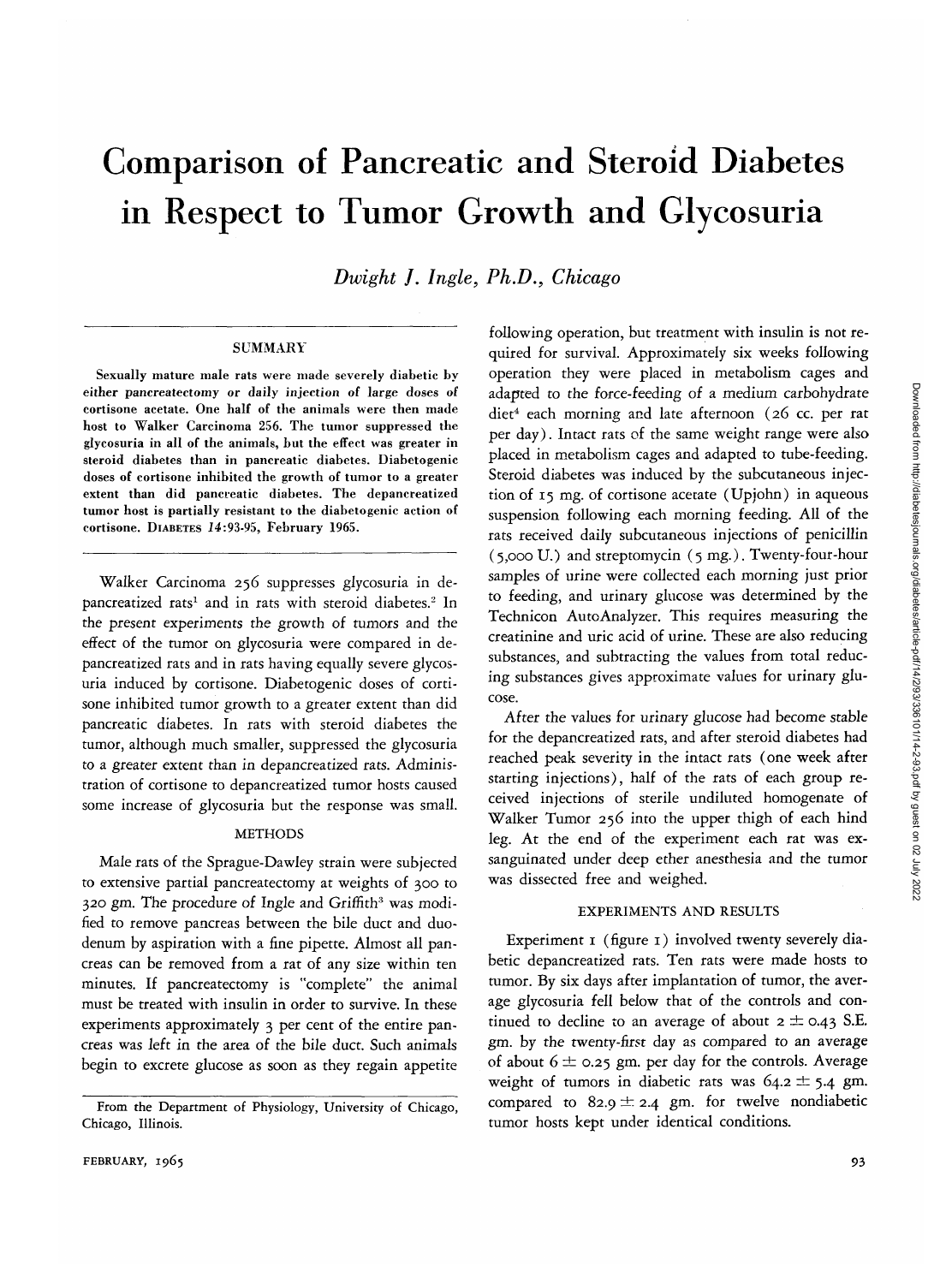

**FIG. I. Effect of Walker Carcinoma 256 on the glycosuria of depancreatized (tube-fed) male rats. Averages for ten rats per group.**

Experiment 2 (figure 2) involved sixteen depancreatized rats and sixteen intact rats with steroid diabetes. Half of the animals of each group were implanted with tumor when the glycosuria was at peak severity, and all animals were autopsied nine days later. Here again the tumor suppressed the glycosuria of depancreatized rats below that of depancreatized rats without tumor. The glycosuria of rats with steroid diabetes falls spontaneously from an early peak, but the fall was accelerated by the presence of tumor although the average weight of tumor at the end of nine days was only 1.1 *±* 0.06 gm. Under identical conditions the average weight of tumor in rats having pancreatic diabetes was  $8.6 \pm 1.3$  gm. and the average weight of tumor in eight nondiabetic tumor hosts was  $23.9 \pm 2.8$  gm.

Experiment 3 (figures 3 and 4) was a *test* of the effect of cortisone on the glycosuria of severely diabetic rats in which the glycosuria had become mild due to the presence of tumor. Five rats were treated with cortisone after the initial glycosuria of over 6 gm. per day had been suppressed to less than 1.5 gm. of glucose per day; five similar rats were kept as controls. All of the rats died within nine days, due to the mass of tumor and its metastases. Although depancreatized rats without tumor are highly sensitive to cortisone, the glycosuric response of these tumor hosts was small.

Attempts to study steroid diabetes and the effect of



**FIG. 2. Effect of tumor on the glycosuria of rats having pancreatic diabetes and rats having steroid diabetes (cortisone acetate, 15 mg. daily) from day 0. Averages for eight rats per group.**



**FIG. 3. Mild exacerbation of glycosuria in five depancreatized rats having initial glycosuria of 6 or more gm. per day suppressed by tumor. Individual values shown to death of animals.**